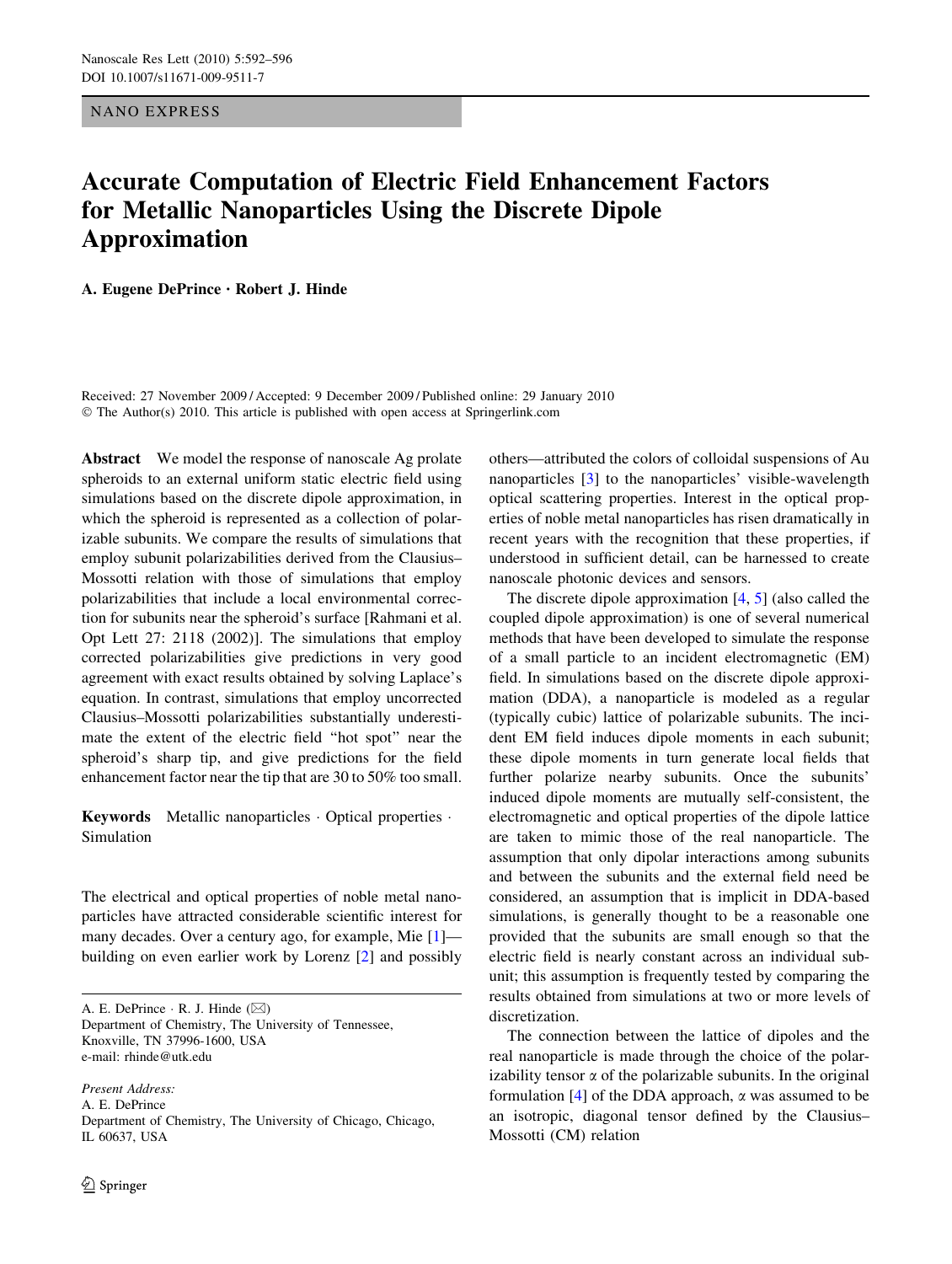<span id="page-1-0"></span>
$$
\alpha = \frac{3}{4\pi\rho} \frac{\varepsilon - 1}{\varepsilon + 2} \tag{1}
$$

where  $\rho$  is the number density of the polarizable subunits and  $\varepsilon$  is the nanoparticle's dielectric constant; this relation is exact for an infinite cubic lattice of subunits in a zerofrequency external electric field [[6\]](#page-4-0). For finite (nonzero) frequency external EM fields, a radiative reaction [\[6](#page-4-0)] correction to the zero-frequency polarizability tensor defined by Eq. [1](#page-0-0) ensures that the optical theorem holds for the dipole lattice [[5\]](#page-4-0). Other finite frequency corrections to the static polarizability given by Eq. [1](#page-0-0) can be derived from an analysis of the dispersion relation for electromagnetic waves propagating along a lattice of polarizable points [\[7](#page-4-0)].

Real nanoparticles, of course, have surfaces, and hence cannot be represented as infinite lattices; consequently, the use of polarizabilities defined by Eq. [1](#page-0-0) in DDA-based simulations of nanoparticles represents an additional approximation [\[8](#page-4-0)], one which persists even when the subunits are very small, which is not remediated by radiative reaction corrections or other finite frequency corrections, and which seems to be especially severe for materials whose dielectric constant has a large imaginary component [\[9](#page-4-0)]. Recent work [[9,](#page-4-0) [10](#page-4-0)] suggests that the use of subunit polarizabilities that properly account for the anisotropic local environment of DDA subunits near surfaces can increase substantially the accuracy with which highly averaged far-field quantities, such as absorption and scattering cross-sections, can be computed using DDA-based methods. In this letter, we employ these corrected polarizabilities in DDA-based simulations of nanoscale Ag prolate spheroids in homogeneous static electric fields; we find that the new polarizabilities, which include a local environmental correction (LEC) to the CM polarizabilities, also substantially improve the description of spatially resolved near-field quantities, such as localized electric field enhancement factors, computed in these simulations.

We begin by summarizing some exact results obtained by solving Laplace's equation for a homogeneous prolate spheroid in a uniform static external field  $[11, 12]$  $[11, 12]$  $[11, 12]$  $[11, 12]$ ; these are the benchmarks against which we assess the DDAbased simulations. We consider a prolate spheroid with major semiaxis  $c$  (henceforth assumed to coincide with the space-fixed  $z$  axis) and minor semiaxis  $a$ . The surface of the spheroid is one member of a family of confocal surfaces defined by the parameter  $\xi$ . These surfaces satisfy the equation

$$
\frac{x^2 + y^2}{a^2 + \xi} + \frac{z^2}{c^2 + \xi} = 1;
$$
 (2)

the surface of the spheroid corresponds to  $\xi = 0$ . If such a spheroid, with dielectric constant  $\varepsilon$ , is immersed in a medium with dielectric constant  $\varepsilon_m$  and exposed to a uniform static electric field  $\mathbf{E}_{ext} = E_0 \hat{\mathbf{z}}$  parallel to the space-fixed z axis, the electrical potential at any point outside the spheroid is given by

$$
\Phi_{\text{out}} = -E_0 z \left[ 1 - \frac{s L_z(\xi)}{1 + s L_z(0)} \right] \tag{3}
$$

where  $s = (\varepsilon - \varepsilon_m)/\varepsilon_m$  and  $L_z(\xi)$  is the dimensionless integral

$$
L_z(\xi) = \frac{a^2c}{2} \int_{\xi}^{\infty} \frac{du}{(u+a^2)(u+c^2)^{3/2}}.
$$
 (4)

The integral  $L_z(0)$  can be computed analytically:

$$
L_z(0) = \frac{1 - e^2}{e^2} \left( -1 + \frac{1}{2e} \ln \frac{1 + e}{1 - e} \right)
$$
 (5)

where the spheroid's eccentricity  $e =$  $\sqrt{1 - (a/c)^2}$ : The potential inside the spheroid is given by

$$
\Phi_{\rm in} = -\frac{E_0 z}{1 + sL_z(0)}.\tag{6}
$$

It is clear from this equation that the field inside the spheroid is uniform and parallel to the external field. In addition, the polarization  $P$  (dipole moment per unit volume) inside the spheroid is uniform and is given by

$$
\mathbf{P} = \frac{\varepsilon_0(\varepsilon - 1)}{1 + sL_z(0)} E_0 \hat{\mathbf{z}} \tag{7}
$$

where  $\varepsilon_0$  is the absolute permittivity of free space.

The electric field outside the spheroid is  $\mathbf{E} = -\nabla \Phi_{\text{out}};$ for points on the  $z$  axis,

$$
\mathbf{E} = \left[1 + \frac{s}{1 + sL_z(0)} \left(\frac{a^2c}{z(z^2 + a^2 - c^2)} - L_z(\zeta)\right)\right] E_0 \hat{\mathbf{z}}.
$$
\n(8)

The quantity in square brackets in this equation is the on-axis electric field enhancement factor, which we henceforth denote as F. It has the value  $F_{\text{tip}} = (1 + s)$ /  $[1 + sL_z(0)]$  at the spheroid's tip  $(x, y, z) = (0, 0, c)$ , and approaches  $F = 1$  as  $z \rightarrow \infty$ . Large  $F_{\text{tip}}$  values can be achieved when the quantity  $1 + sL_z(0)$ , which is controlled by the spheroid's aspect ratio c/a and dielectric constant, is small in magnitude.

We now turn to our DDA-based simulations. The technical aspects of these simulations have been extensively reviewed [\[5](#page-4-0), [13](#page-4-0)]; we therefore report only those computational details that are specific to the simulations presented here. We model a spheroid as a collection of  $N$  contiguous cubic subunits, with edges of length d, centered at the positions  $(x, y, z) = (n_x d, n_y d, n_z d)$ ; here,  $(n_x, n_y, n_z)$  is an integer triple that satisfies  $c^2(n_x^2 + n_y^2)/a^2 + n_z^2 \le n_{\text{max}}^2$ , where  $n_{\text{max}}$  is an integer that determines the discretization level of the spheroid. The edge length d is chosen so that the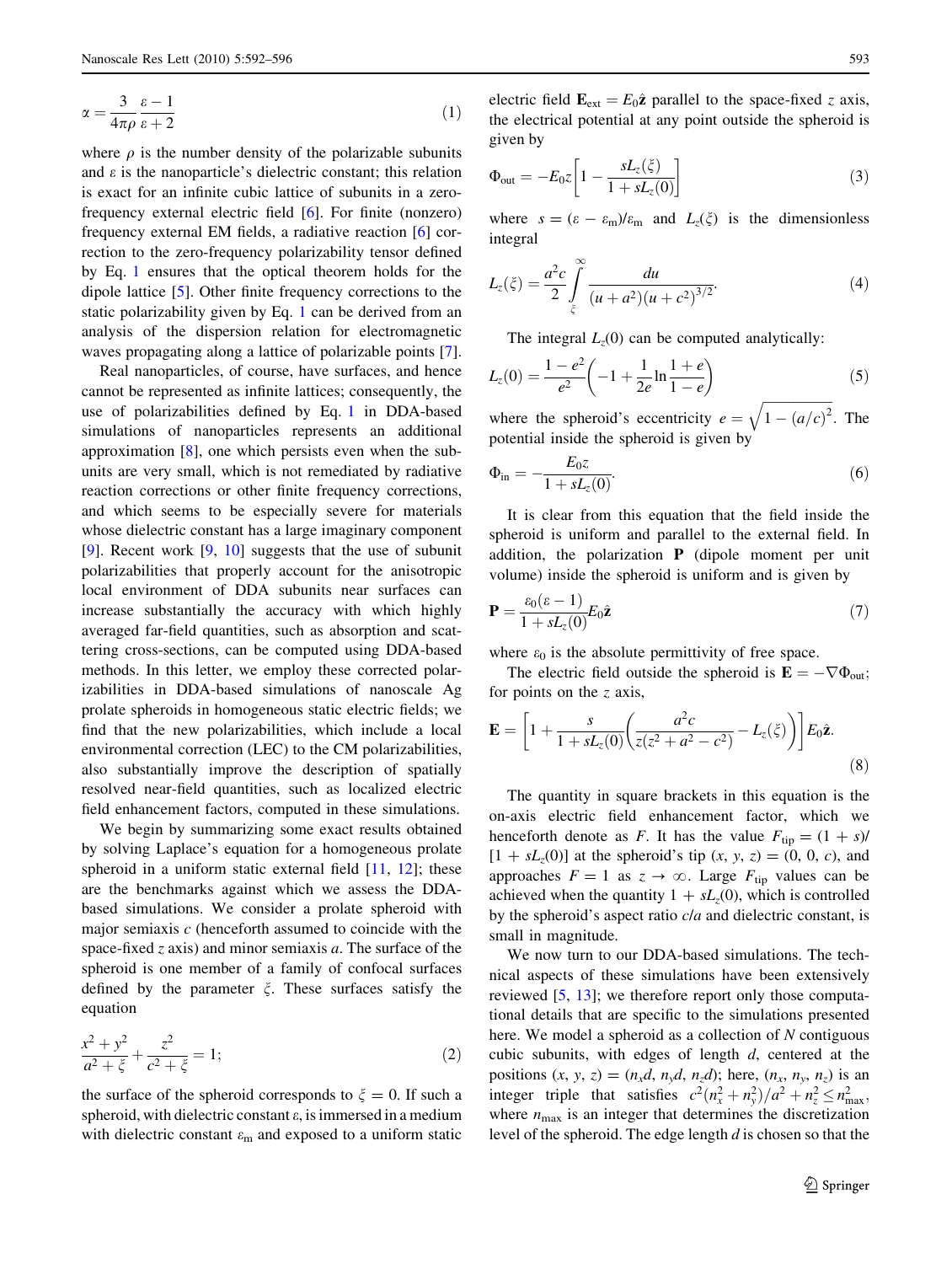<span id="page-2-0"></span>volume enclosed by the collection of cubic subunits is equal to the spheroid volume. The linear algebraic equations that determine the dipole moments  $\mathbf{m}_i$  of the individual subunits (here  $i$  is an index that distinguishes individual subunits) are solved using the complex-arithmetic implementation of the GMRES algorithm described by Frayssé et al.  $[14]$  $[14]$ ; we terminate the algorithm and record the dipole moments  $\mathbf{m}_i$ once the normwise backward error drops below  $10^{-6}$ . We obtain the wavelength-dependent dielectric function of Ag via linear interpolation of the data points compiled by Lynch and Hunter  $[15]$  $[15]$ ; as our main goal in the present work is not to provide results for comparison with experiment, but to compare the accuracy of the results obtained in simulations with and without the local environmental correction to the polarizabilities, we neglect finite-size corrections to the dielectric constant that arise from electronic scattering from the spheroid surface [[16\]](#page-4-0). Henceforth, we set  $\varepsilon_m = 1$  (corresponding to vacuum as the medium surrounding the spheroid) and  $E_0 = 1$  au; all of the results we report are scaled by  $1/E_0$ , so the numerical value of  $E_0$  is ultimately irrelevant.

First, we examine the polarization **P** induced in a metallic nanoparticle by a uniform static external electric field. We consider a prolate spheroid with  $a = 10$  nm,  $c = 40$  nm, and dielectric constant  $\varepsilon = 12.26 + 0.84i$ (corresponding to an excitation wavelength of  $\lambda \approx 570$ nm). For this aspect ratio and dielectric constant, the quantity  $1 + sL_z(0)$  is purely imaginary and small in magnitude:  $1 + sL_z(0) \approx 0.0633i$ . We use the DDA to simulate this spheroid at several levels of discretization, ranging from  $N = 6041$  subunits  $(d = 1.405$  nm) to  $N = 24679$  subunits ( $d = 0.879$  nm). We divide the dipole moment  $\mathbf{m}_i$  of each subunit by the subunit volume  $d^3$  to obtain the polarization  $P_i$  for each subunit; we then divide the magnitude of this vector by the magnitude of the exact polarization vector defined in Eq. [7](#page-1-0) to obtain a dimensionless relative polarization  $\tilde{P}_j$  for each subunit. This quantity has the value  $\tilde{P}_j = 1$  when the magnitude of a subunit's dipole moment  $\mathbf{m}_i$  is consistent with the exact uniform polarization given by Eq. [7.](#page-1-0)

For DDA-based simulations employing CM polarizabilities, Fig. 1 shows how the mean and standard deviation of  $\tilde{P}_i$ , evaluated over the N subunits in a given spheroid, depend on the subunit edge length  $d$ . We see that for all of the spheroids considered here, the mean  $P_j$  value differs considerably from the value  $\ddot{P}_j = 1$ . For each spheroid, the standard deviation of the  $\tilde{P}_j$  values is about 0.2, indicating that the polarization within the spheroid is rather nonuniform—in contrast to the exact result given by Eq. [7—](#page-1-0)and does not become more uniform as the subunits become smaller; for two of the spheroids, Fig. 2 depicts graphically the large subunit-to-subunit variations in  $\ddot{P}_i$  that are observed using CM polarizabilities. By comparison,



Fig. 1 Mean (boxes) and SD (circles) of the relative subunit polarizations  $\tilde{P}_j$ , as a function of subunit edge length d, for DDAbased simulations of a prolate Ag spheroid with semiaxes  $a = 10$  nm and  $c = 40$  nm; the simulations employ uncorrected CM polarizabilities



Fig. 2 Relative polarizations  $\tilde{P}_i$  derived from DDA-based simulations of a prolate Ag spheroid with semiaxes  $a = 10$  nm and  $c = 40$  nm; the simulations employ uncorrected CM polarizabilities. Each subunit is represented by a square colored according to the relative polarization scale shown at the bottom of the figure. The upper panel gives the results for a spheroid modeled using  $N = 6041$ subunits of edge length  $d = 1.405$  nm; the *lower panel* gives the results for  $N = 24679$  subunits of edge length  $d = 0.879$  nm. Only subunits with  $x = 0$ ,  $y \ge 0$ , and  $z \ge 0$  are shown

when we use the subunit polarizabilities of  $[8]$  $[8]$  that include the LEC, our DDA-based simulations produce subunit dipole moments that give  $\tilde{P}_j = 1$  for each subunit in the spheroid, indicating that the magnitudes of the dipole moments are in exact agreement with Eq. [7.](#page-1-0) This is not much of a surprise, because the corrected polarizabilities given by Rahmani et al. [[8\]](#page-4-0) are defined so that, when used in DDA-based simulations, they reproduce exactly the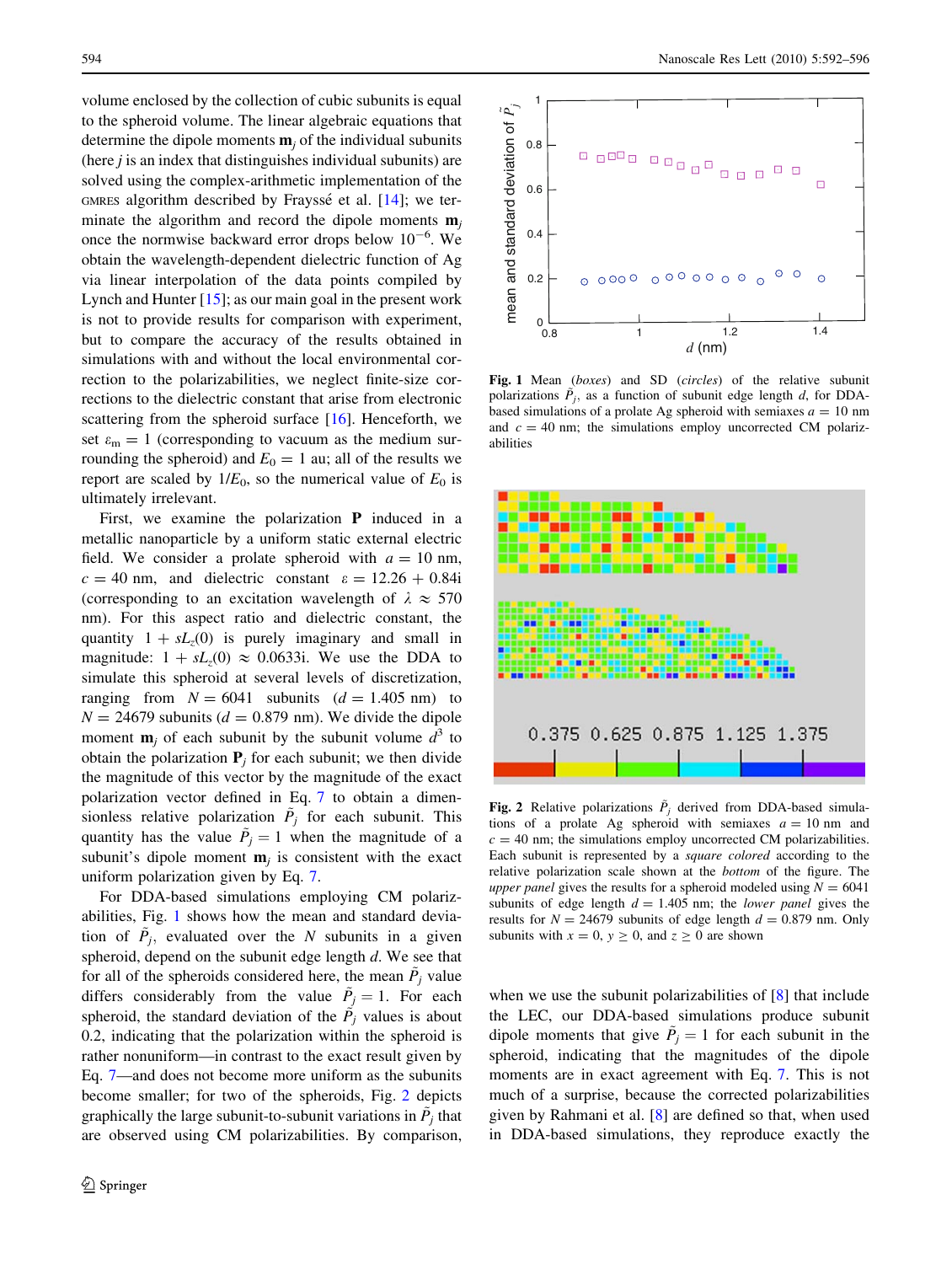position-dependent polarization inside an object immersed in a static external electric field [\[8](#page-4-0), [9\]](#page-4-0). What Figs. [1](#page-2-0) and [2](#page-2-0) show is that DDA-based simulations that use CM polarizabilities may fail in this regard, and that this failure is not simply a result of the discretization that necessarily accompanies the DDA.

We now examine the near-field properties of the Ag nanoparticle, focusing on the localized enhancement of the applied electric field near the nanoparticle's surface. Figure  $3a$  compares the magnitude  $|F|$  of the exact on-axis electric field enhancement factor  $F$  [which is a complex quantity because  $\varepsilon$  is complex; see Eq. [8](#page-1-0)] near the spheroid's sharp tip with the DDA-based results obtained for  $N = 24679$  subunits using both CM and LEC polarizabilities. The enhancement factor computed using LEC polarizabilities is in good agreement with the exact result, even at points within 0.4 nm (which is less than one-half of the subunit separation  $d$ ) of the spheroid's surface (the electric field varies discontinuously across the spheroid's surface, and no DDA-based simulation will be able to model this discontinuous change; it is therefore unreasonable to expect these simulations to give accurate  $|F|$  values just outside the spheroid's surface). By contrast, the simulation that employs CM polarizabilities substantially underestimates  $|F|$ . In Fig. 3b, we show how the values of |F| computed at  $z = 41$  nm (1 nm away from the sharp tip) vary with d over the range of discretizations considered here; although the  $|F|$  values computed using CM polarizabilities vary slightly as  $d$  decreases, it appears that very small subunits will be needed before the CM result approaches the exact one. On the other hand, the  $|F|$  values computed using LEC polarizabilities are within a few percent of the exact result at all levels of discretization.

To gain more insight into the relative performance of DDA-based simulations employing CM and LEC polarizabilities, we use the simulations to compute the electric field enhancement factor in the vicinity of the spheroid's sharp tip, and compare these enhancement factors to reference results obtained by numerically differentiating the exact electrical potential  $\Phi_{\text{out}}$  defined in Eq. [3.](#page-1-0) To partially mitigate the discretization effects that are inherent in DDAbased simulations, we rotationally average the field enhancement factor obtained from these simulations by computing it on ten evenly spaced dihedral planes containing the space-fixed  $z$  axis and then averaging the enhancement factors obtained for each dihedral plane.

Fig. [4](#page-4-0) shows, for  $N = 24679$  subunits, how the magnitudes of the enhancement factors computed using DDAbased simulations compare with the reference results derived from Eq. [3](#page-1-0). Although neither of the DDA-based simulations can predict accurately the field enhancement factors at the surface of the spheroid (because the electric field varies discontinuously across the spheroid's surface,



Fig. 3 Magnitude of F, the on-axis electric field enhancement factor, for a prolate Ag spheroid with semiaxes  $a = 10$  nm and  $c = 40$  nm. a Dependence of |F| on position z; the point  $z = 40$  nm is at the spheroid's sharp tip. Solid line gives the exact result of Eq. [8;](#page-1-0) boxes and circles give the results of DDA-based simulations with  $N = 24679$  subunits employing LEC and CM polarizabilities, respectively. **b** Dependence of |F| at  $z = 41$  nm on the edge length d of the DDA subunits. The dotted line at  $|F| = 102.7$  gives the exact result of Eq. [8](#page-1-0); boxes and circles give the results of DDA-based simulations employing LEC and CM polarizabilities, respectively

as previously noted), the shape, size, and internal structure of the spheroid's near-field hot spot are modeled fairly well by the simulations that employ LEC polarizabilities. The DDA-based simulations that employ CM polarizabilities, by contrast, yield a hot spot that is too small and whose peak intensity is too low.

In summary, we have modeled the response of a nanoscale Ag prolate spheroid to an external electric field using DDA-based simulations that employ subunit polarizabilities that either include or omit a local environmental correction. We invoke the electrostatic approximation, in which the incident field is assumed to be spatially uniform and static, but the spheroid's dielectric constants is taken from the wavelength-dependent dielectric function of bulk Ag; this allows us to compare the predictions of the DDAbased simulations to exact results obtained by solving Laplace's equation for prolate spheroids in a uniform static external field. We have chosen a dielectric constant for the